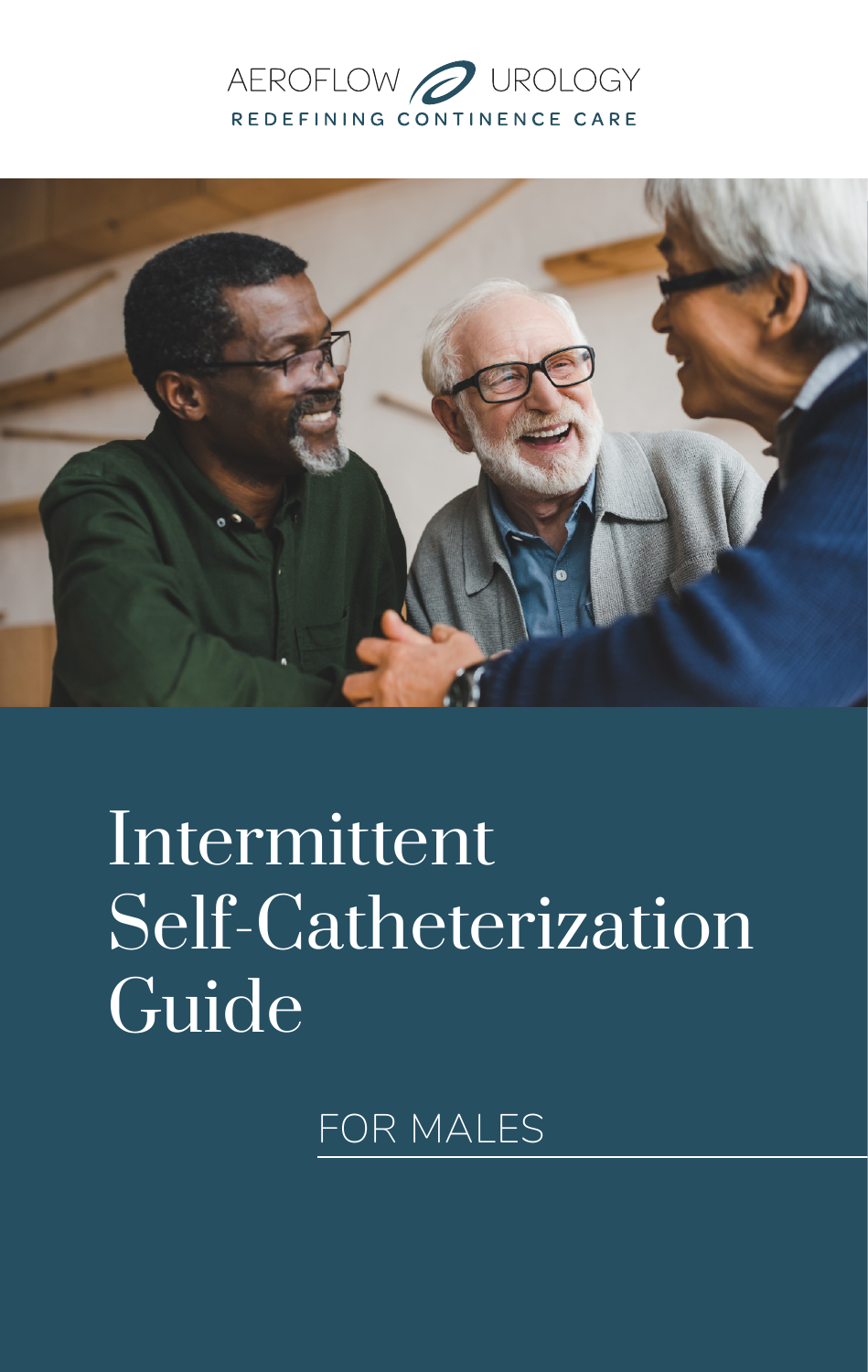# Index

| 1. Aeroflow Urology           | 00 |
|-------------------------------|----|
| 2. Overview                   | 00 |
| 3. Getting Started            | 00 |
| 4. Self-Catheterization       | 00 |
| 5. How to Order Supplies      | 00 |
| 6. Frequently Asked Questions | ΩO |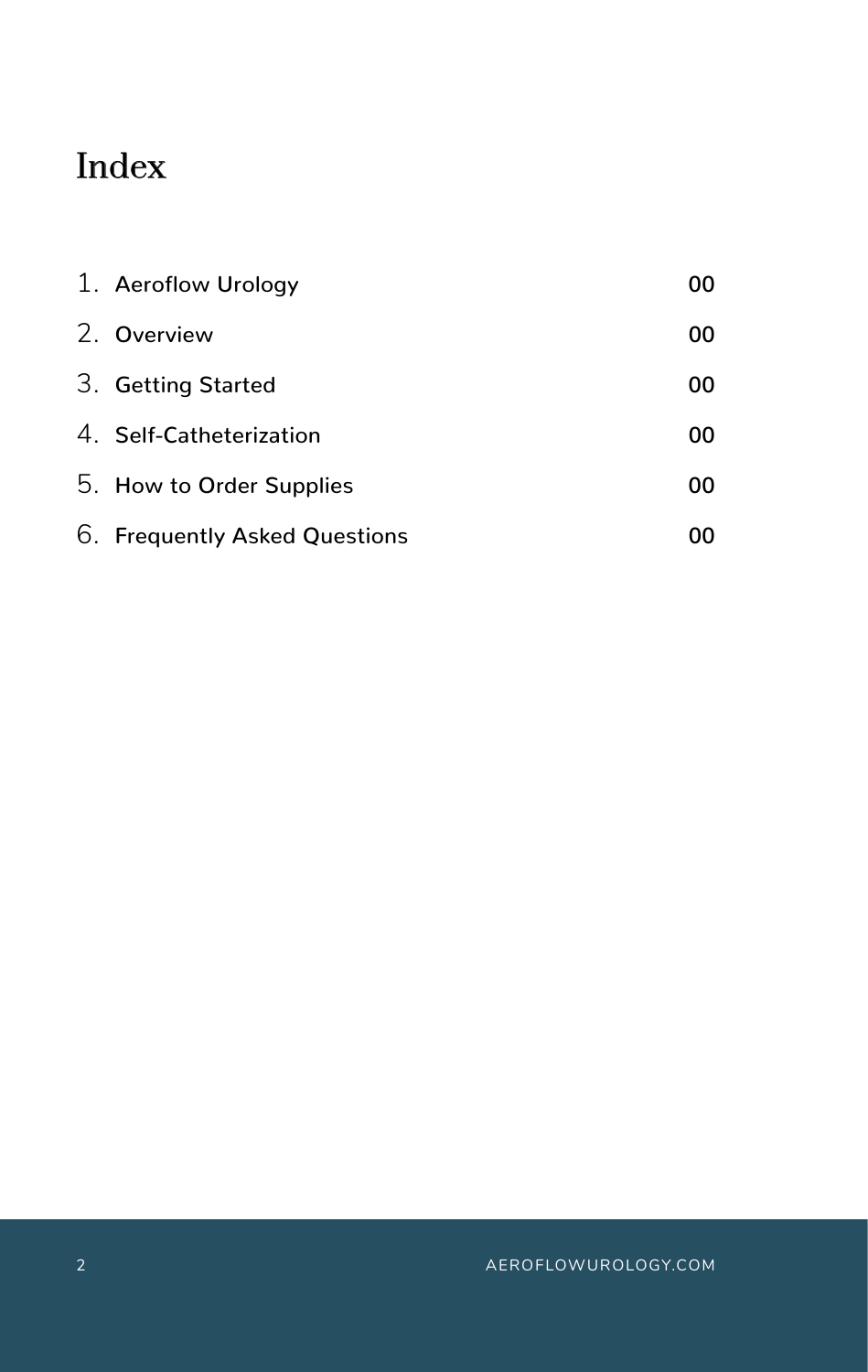# 1. Aeroflow Urology

At Aeroflow Urology, we help you receive catheters and other urological supplies through your insurance at little to no cost. We offer a variety of catheter types from top manufacturers, and our Continence Care Specialists will work with you to find the best product to suit your specific needs. If you ever have any questions, we're here to help.

> Reach out to us for discreet answers or visit our website at aeroflowurology.com for more information.

info@aeroflowurology.com P: 844.276.5588

Connect with us on social media

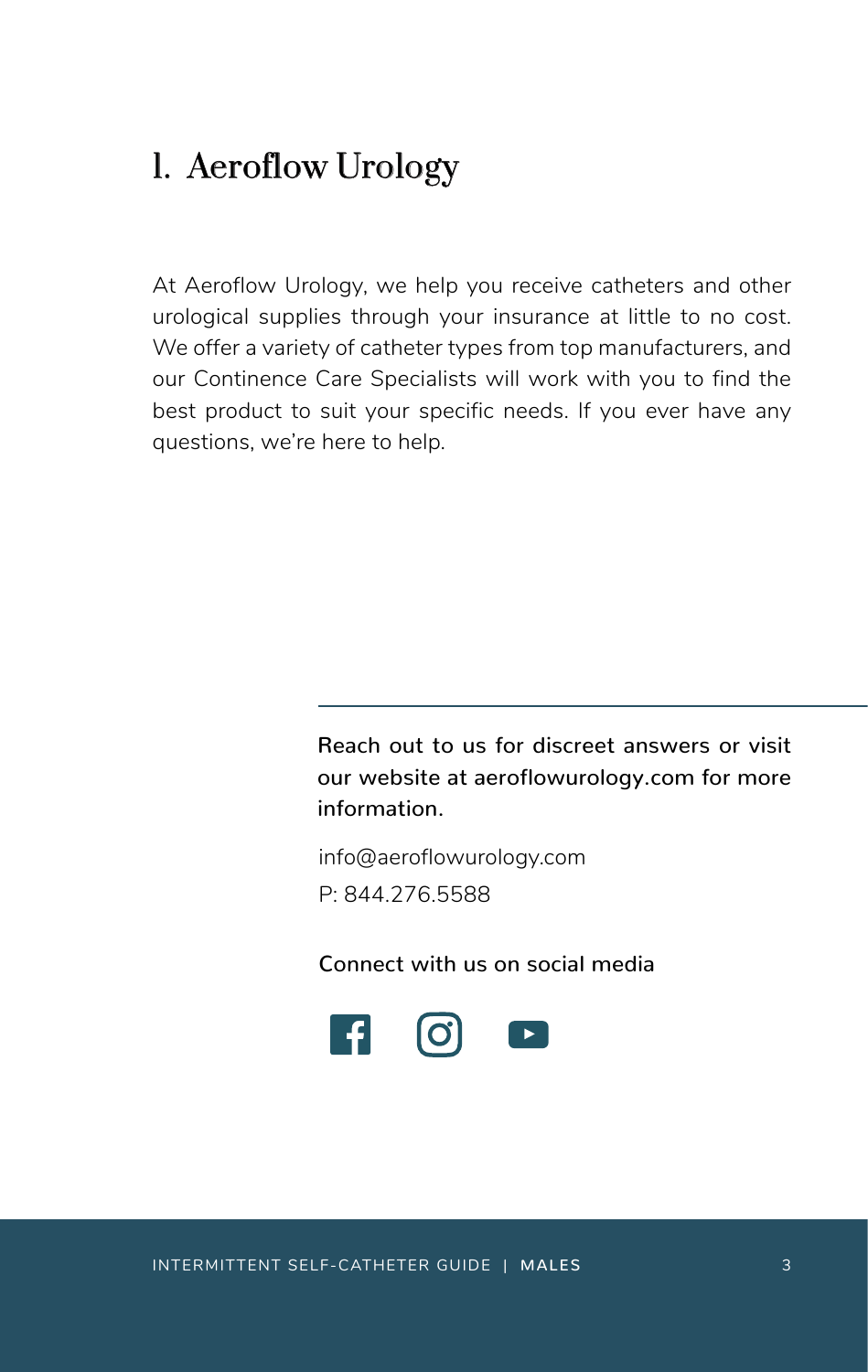# 2. Overview

# INTERMITTENT CATHETERS

Intermittent catheters are single-use urinary catheters that allow you to empty your bladder throughout the day as prescribed by your doctor. By using intermittent catheters, you maintain a urination schedule while helping to control your urinary continence and prevent harmful bacteria growth. After each use, each catheter is disposed of to reduce the risk of urinary tract infections (UTIs).

Intermittent catheters require self-catheterization, which can seem daunting to a new catheter user, but Aeroflow is here to help. If you ever have any questions about your catheter or the catheterization process, give us a call at 844-276-5588, and one of our specialists will be happy to assist you.

We proudly carry catheters from leading manufacturers, including:



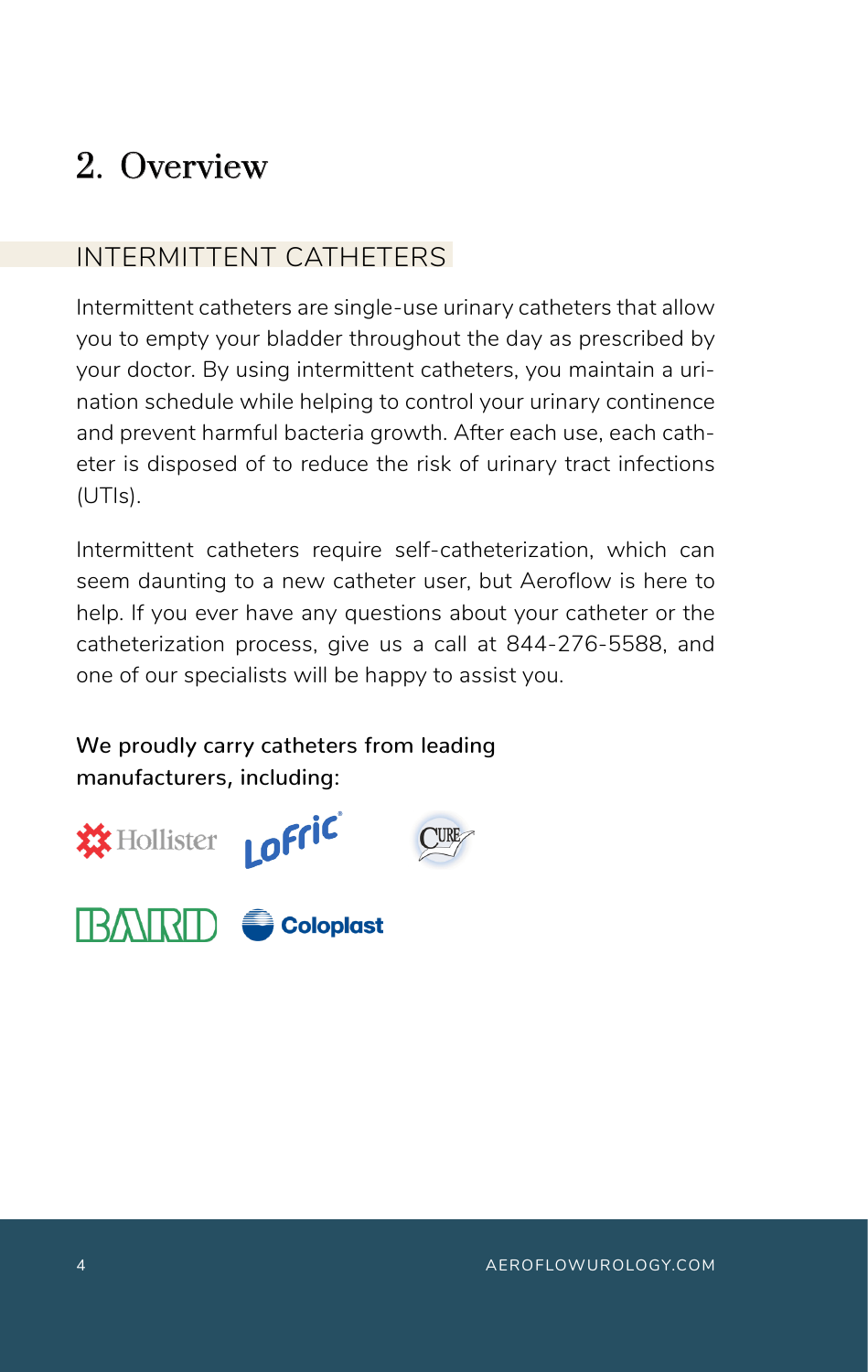

### Don't settle for discomfort!

It's important to try different catheters or accessories if you're uncomfortable to find what works the best for you. If you have questions about the styles or features of urinary catheters or would like to try a different type of catheter, give us a call at 844-276-5588, and we can provide additional product samples.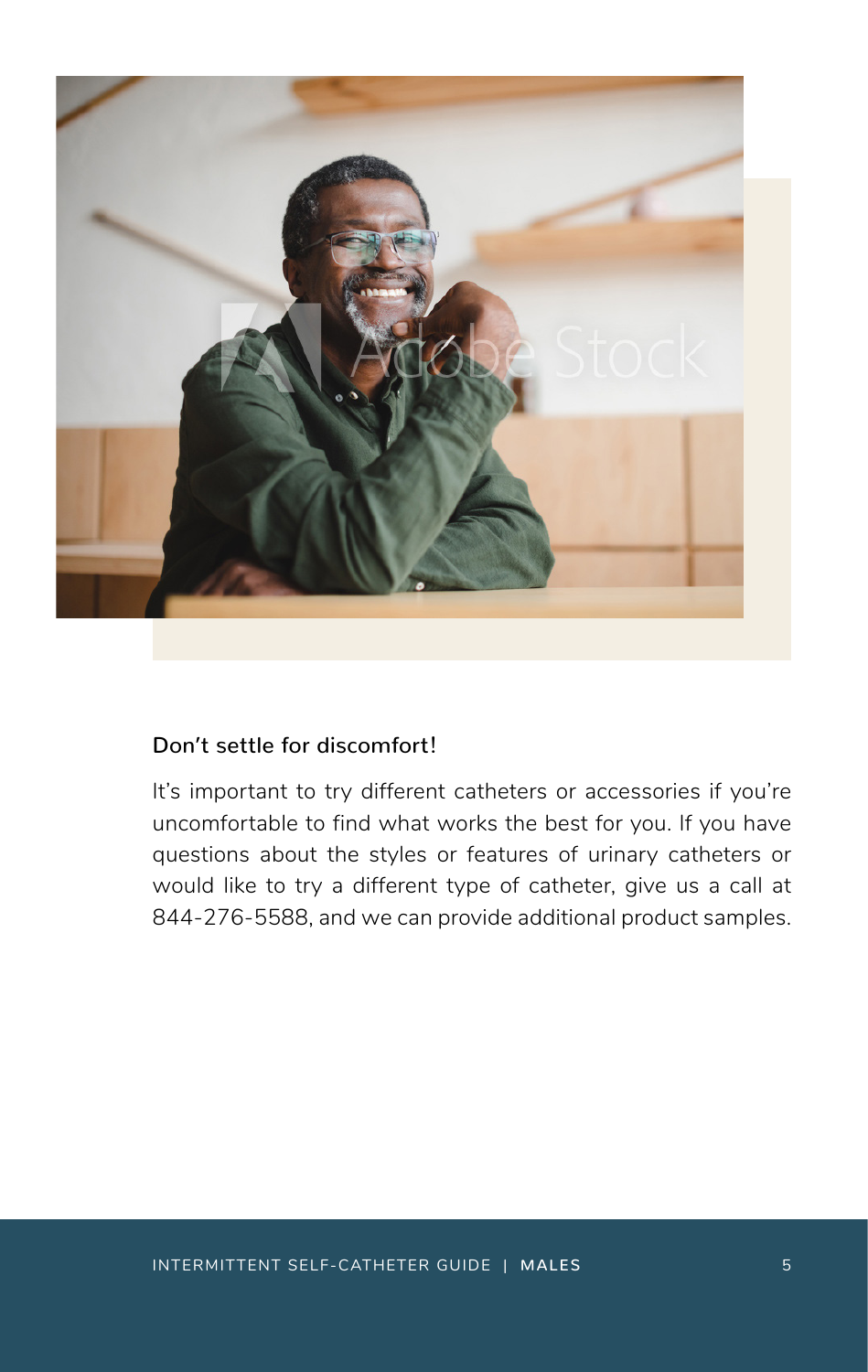# 3. Getting to Know Your Catheter

### CATHETER PARTS

There are many different urinary catheters, each with various features and styles, but the basic design of most catheters is the same. We'll go over each part in more detail to help you understand the purpose and function of each.



#### **4** Tip

 The tip of the catheter has small eyelets around is the part that is inserted into your body, through the urethra, into the bladder. The tip may be straight or curved (coude) depending on your needs. Coude catheters to help patients with enlarged prostates or that have blockages in the urethral passage.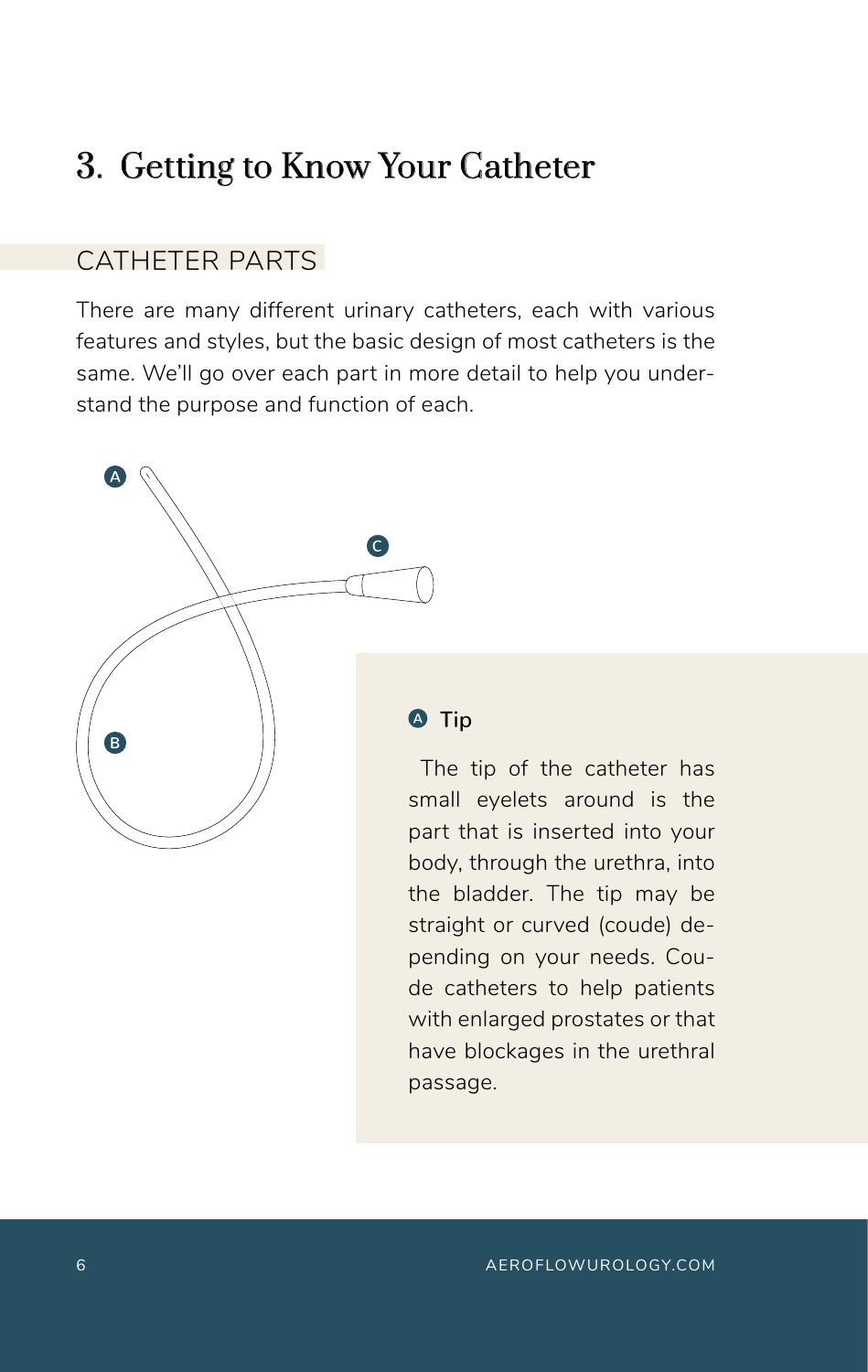### FRENCH SIZES

French size refers to the external diameter of the catheter tube. The higher the number, the greater the diameter. Your doctor will help select the right size, but if you ever feel any pain during insertion or experience leakage around your catheter, be sure to let your doctor know.

### LENGTHS

Catheter lengths vary, but most male catheters (sometimes called unisex catheters) are around 16 inches long. If you are cathing through a stoma rather than your urethra, or if a caregiver helps you catheterize, you may prefer a longer length catheter.

#### **B** Tube

The tube can be of different widths and lengths and made up of various materials, but this part of the catheter allows the urine to travel from your bladder to the toilet or the drainage bag, depending on your supplies.

#### **O** Drainage Opening

The drainage opening is wider to allow urine to flow freely. In single use catheters, this is the end of the catheter system. In closed system catheters, this ends in an attached drainage bag.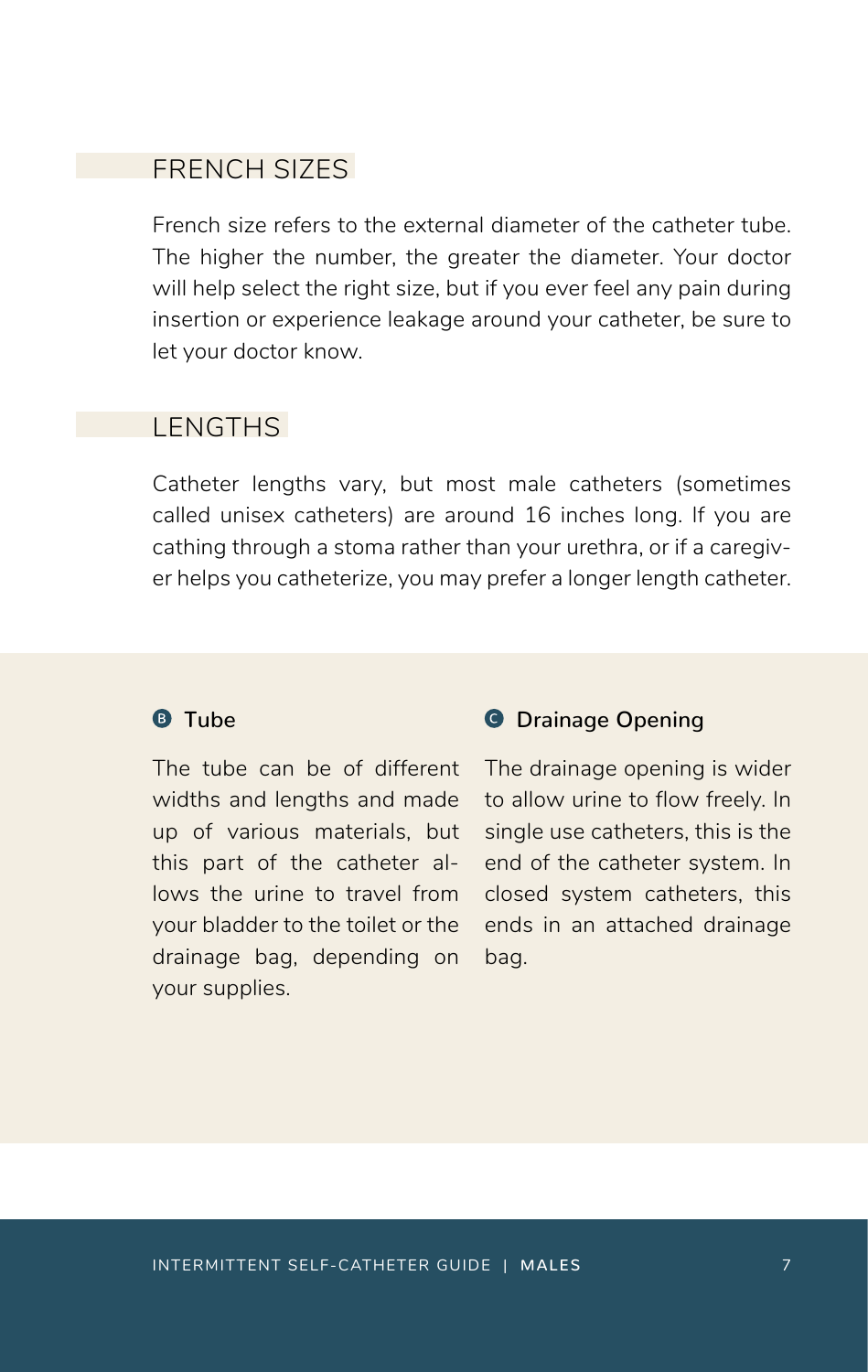# 4. Self- Catheterization

# STFP<sub>1</sub>

Gather Your Supplies. The first step in self-catheterization is to ensure that you have all of the supplies you will need. Depending on what type of catheter you have, this could include the catheter you intend to use, moist towelettes or soap and water, a dry towel, a water soluble lubricant, and a toilet or other drainage receptacle.

# STEP 2

Wash your hands. It is very important to make sure your hands are clean by washing them with soap and water, or a moist towelette, before beginning self-catheterization.

### STEP 3

Stop and look at your catheter. Before you use your catheter, make sure that none of the packaging has been previously opened or damaged.

## STEP 4

Self-Catheterization. Position yourself by standing in front of the toilet or sitting in a chair across from the toilet. Hold the penis in one hand and clean the head of the penis with a moist towelette to remove any bacteria that may be present. If you have an uncoated catheter, apply a water soluble lubricant from the catheter's tip to about 6 inches down the tube.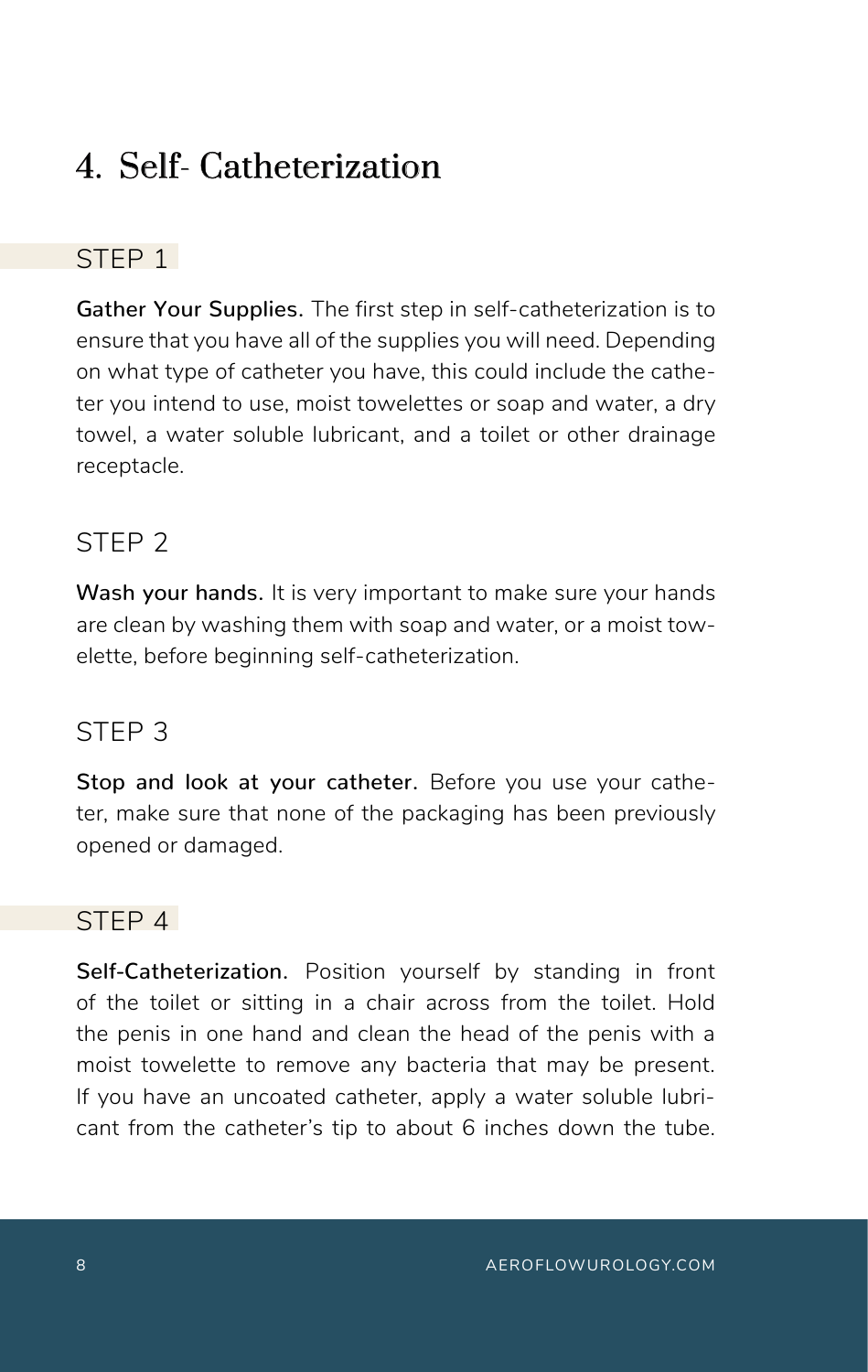

#### STEP 4 CONTINUED

Make sure that the catheter tip does not touch anything before you begin inserting it, including your clothes, sink, or fingers. If it does, discard it and open a new catheter. Hold the penis up towards your stomach at a 60 to 70 degree angle and slowly insert the catheter into the urethra until urine begins to flow freely. Insertion may be slightly uncomfortable but should never be painful.

#### STEP<sub>5</sub>

Make Sure Your Bladder is Empty. When urine stops flowing, slowly begin to pull the catheter out to make sure your bladder drains completely.

#### STEP 6

Clean up. Once you have finished, dispose of your used catheter and supplies in a proper waste bin and thoroughly wash your hands with soap and water or a moist towelette.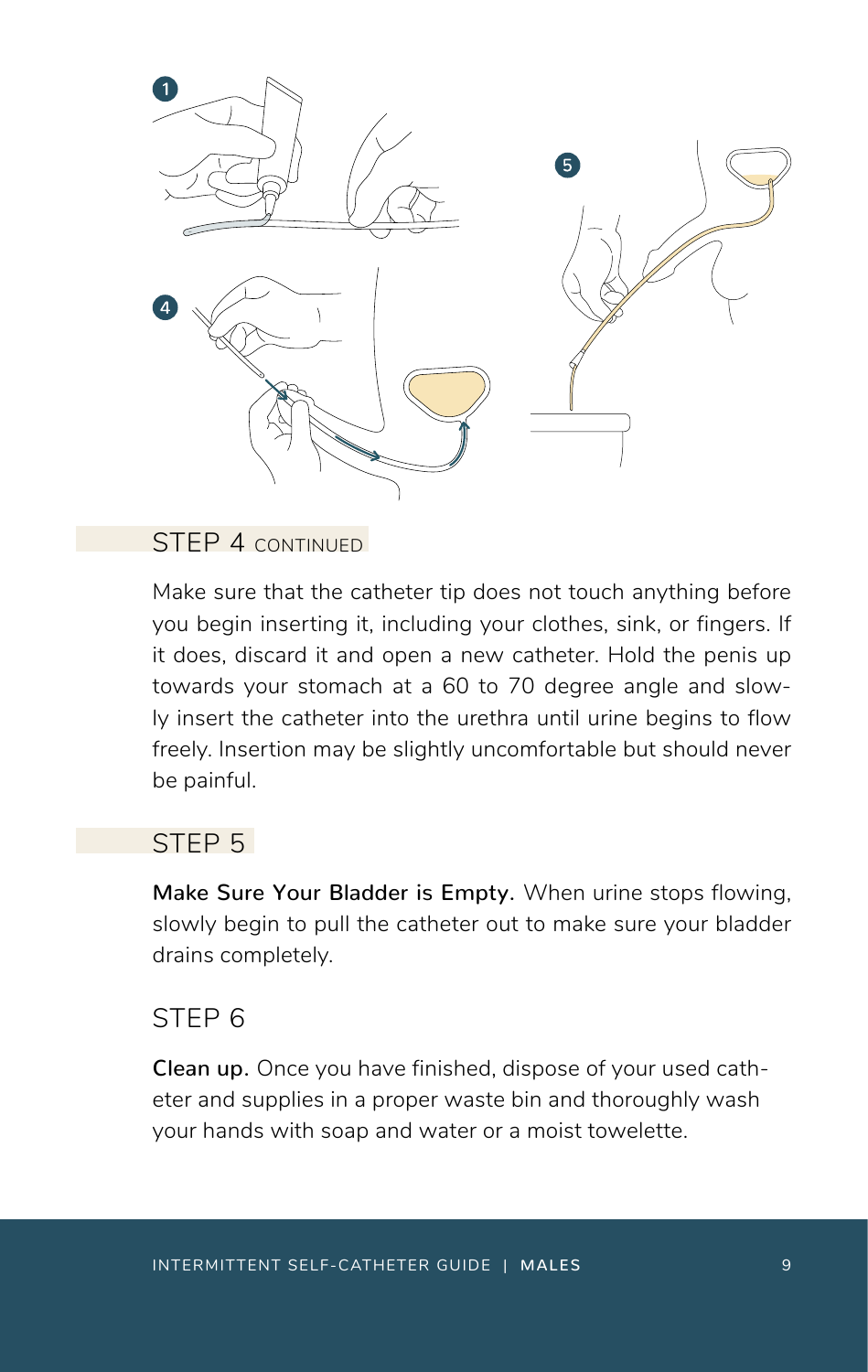#### Contact your doctor immediately if you experience:

- Cloudy or bloody urine
- Urine leakage around the catheter
- Pressure, pain, or discomfort while inserting the catheter or in the lower back or stomach
- Fever or chills
- Nausea or vomiting
- Burning in the urinary tract

### Need additional help?

Check out our video resources! Search for Aeroflow Urology on YouTube or scan the QR code below.

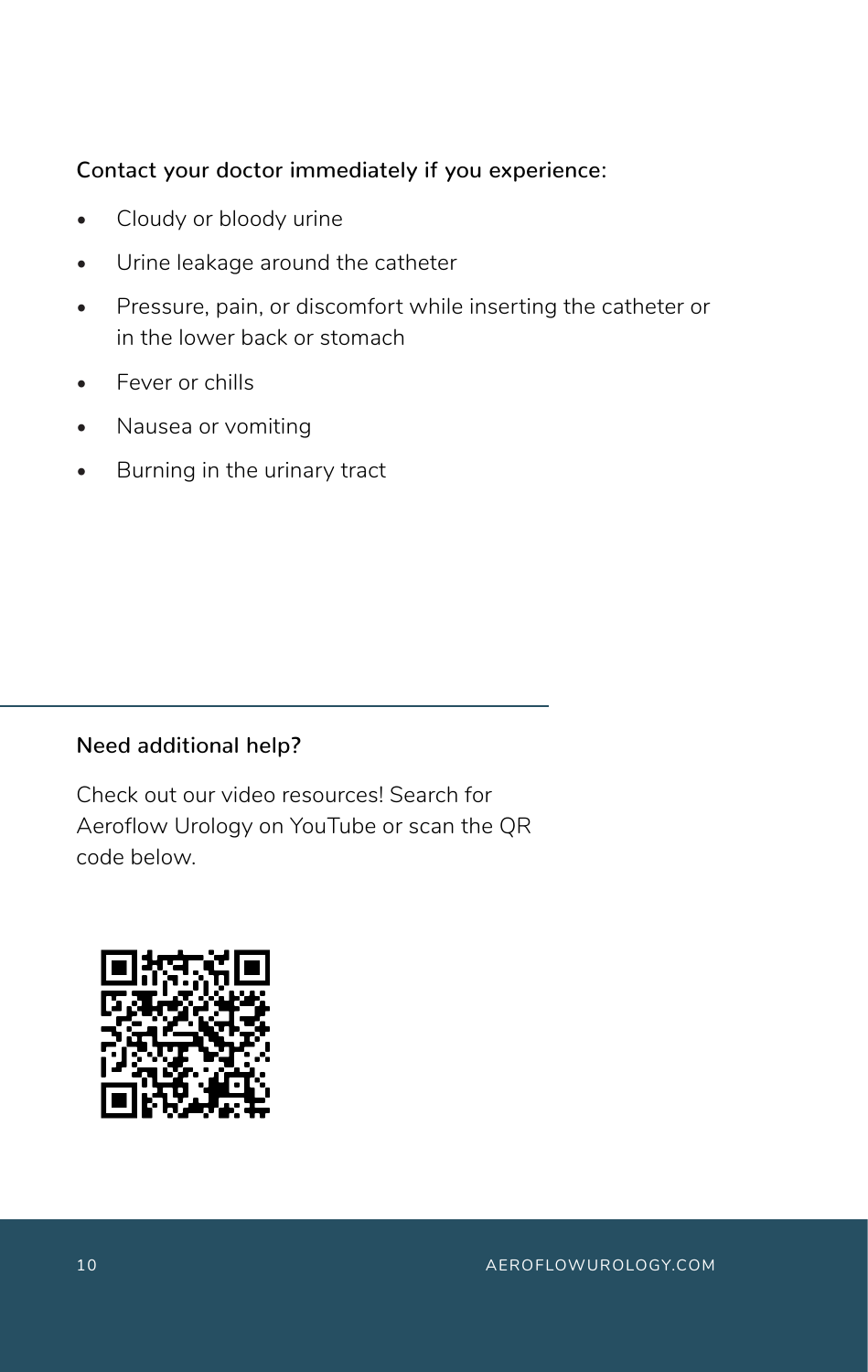# 5. How to Order Supplies



If your doctor submitted an order for you, one of our Continence Care Specialists will reach out to you to ensure that you are satisfied with your catheter samples. If you have any questions or would like to start receiving supplies from Aeroflow, please give us a call at 844-276-5588, and we'll be happy to assist you.



We'll verify your insurance coverage and take care of all the necessary paperwork, including contacting your doctor.



That's it! Your supplies will ship free, straight to your door. When it's time to reorder, we'll send you email and/or text reminders, so you don't have to worry about running out of supplies, and with our easy to use online portal, reordering your supplies takes only a few minutes.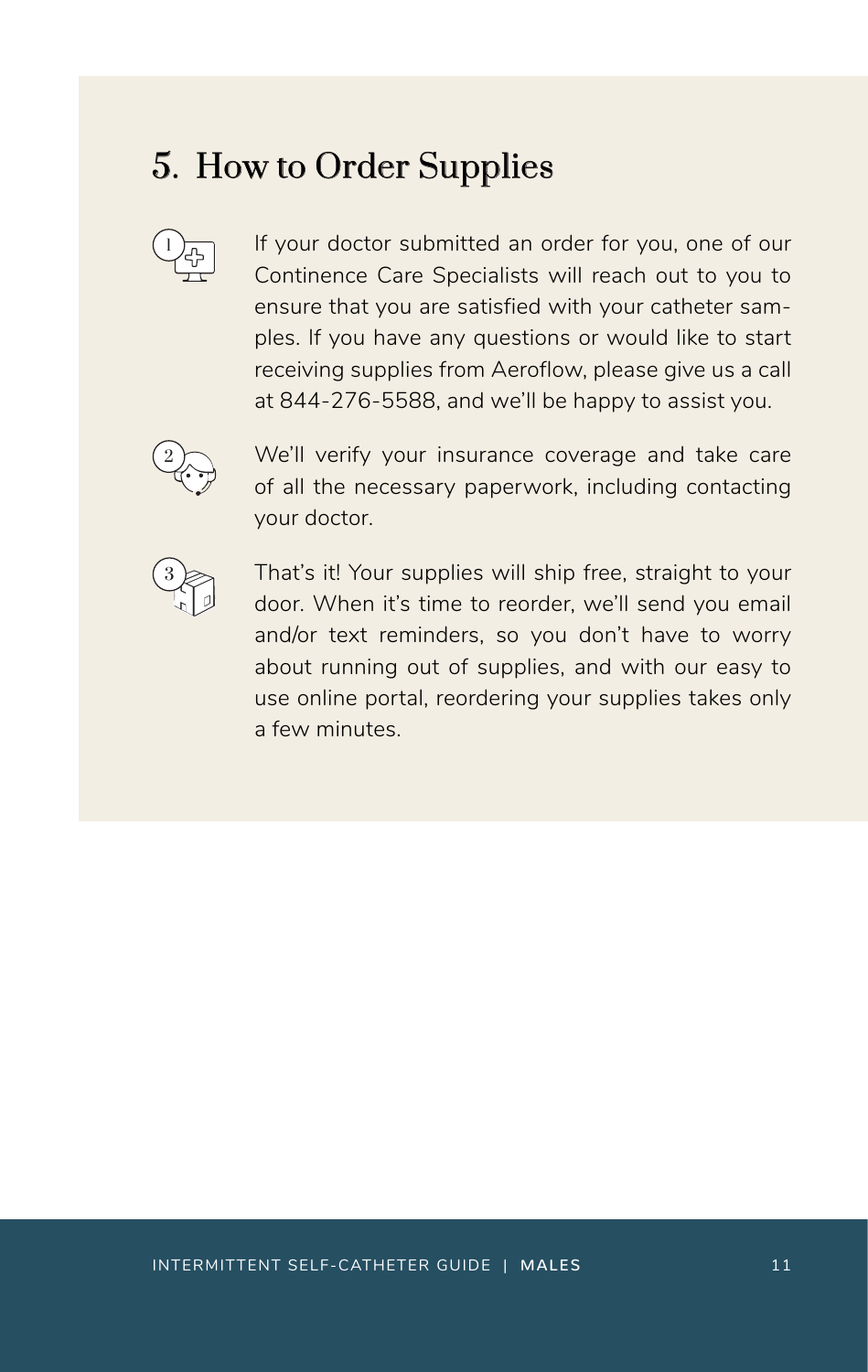# 6. Frequently Asked Questions

### What if I forget to catheterize?

Catheterize immediately and continue at regular intervals as instructed by your doctor.

### What are catheter associated urinary tract infections (CAUTIs)?

CAUTIs occur when bacteria enter the urinary tract via the catheter and grow, causing an infection. You can prevent CAUTIs by only using each catheter once, leaving catheters inserted for only a short time, and making sure that the catheter is sterile before inserting it into your urethra. To maintain sterilization, make sure your catheter does not touch anything after it is opened.

### How much do catheter supplies cost?

The cost of your catheters will depend on your insurance plan. We'll reach out to your insurance company to verify your coverage and work with your doctor to take care of all the paperwork. If you ever have questions about your policy, give us a call or send us an email, and we'll be happy to assist you.

### Catheterization is painful. What should I do?

If you experience any pain using your catheter, stop and contact your doctor immediately.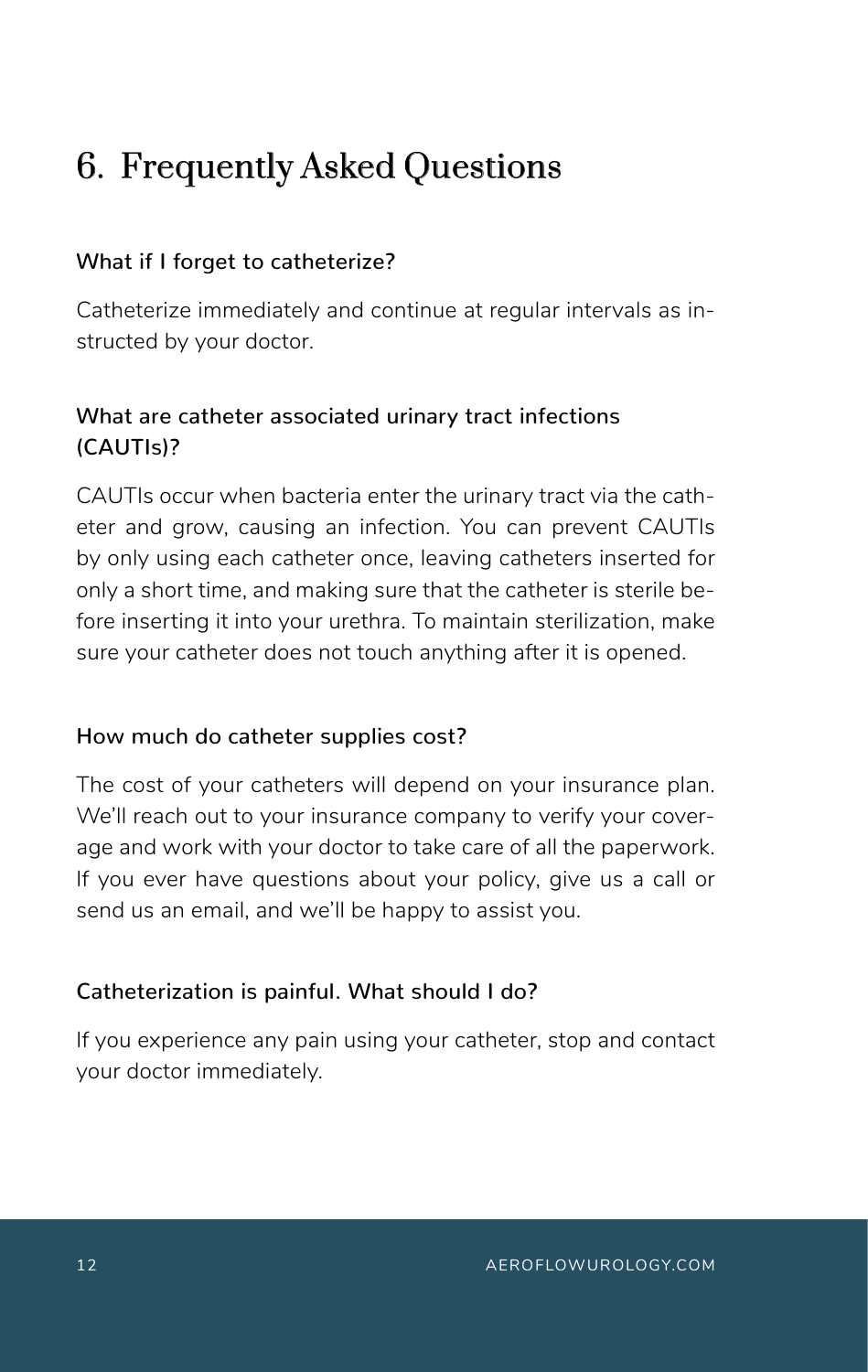

#### What types of catheters does Aeroflow Urology offer?

- Intermittent uncoated catheter that requires lubrication to be applied before use.
- Coude tip curved tip catheter
- Pre-lubricated catheters that come pre-lubricated
- Closed System pre-lubricated intermittent catheter that drains into a collection bag.
- Indwelling/Foley closed sterile system catheter with a retention balloon inserted to keep the catheter in the bladder.